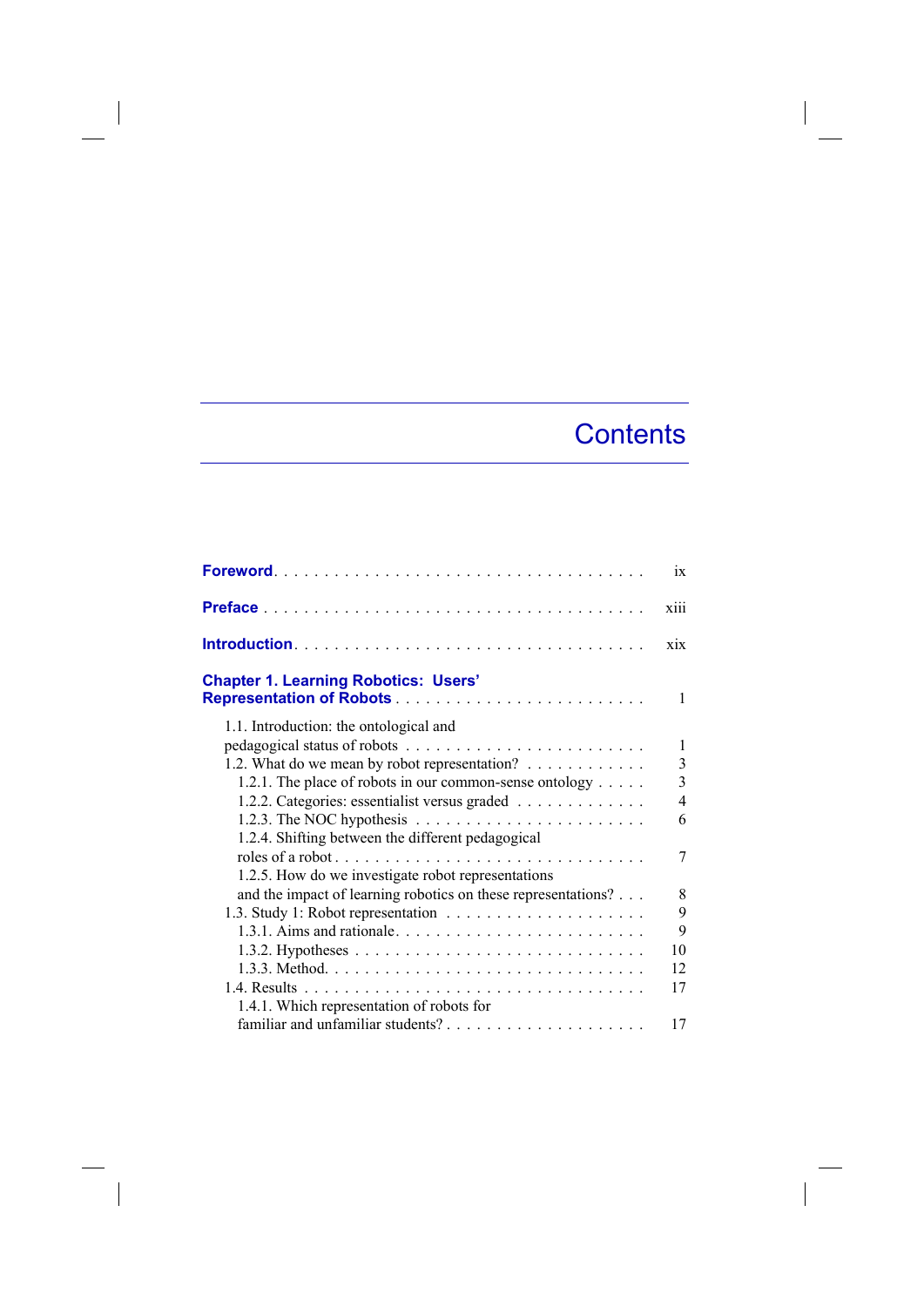## vi Learning Robotics, with Robotics, by Robotics

 $\overline{\phantom{a}}$ 

 $\overline{\phantom{a}}$ 

| 1.4.2. The living and non-living items most            |    |
|--------------------------------------------------------|----|
| frequently associated with robots (pre-questionnaire)  | 18 |
| 1.4.3. Gradation in robot categorization: essentialist |    |
| versus non-essentialist stance (pre-questionnaire).    | 19 |
| 1.4.4. The educational roles most frequently           |    |
| envisaged for robots (pre-questionnaire)               | 20 |
| 1.4.5. Gradation in the educational roles              |    |
| envisaged for a robot (pre-questionnaire).             | 20 |
| 1.4.6. The impact of building and programming          |    |
| a robot on students' judgment about the ontological    |    |
|                                                        | 21 |
| 1.4.7. The impact of robot making on graded            |    |
|                                                        | 23 |
| 1.4.8. Does familiarity with robots                    |    |
|                                                        | 26 |
| 1.4.9. Dichotomous versus multiple categorization      |    |
|                                                        | 28 |
| 1.4.10. The impact of robot making on the              |    |
| educational roles envisaged for robots                 | 29 |
| 1.4.11. The impact of robot making on shift            |    |
| between the educational roles envisaged for robots.    | 31 |
| 1.4.12. Does previous experience influence             |    |
| the educational role attributed to robots?             | 32 |
|                                                        | 34 |
| 1.6. Conclusions, limits and perspectives              | 38 |
|                                                        |    |
| <b>Chapter 2. Learning with Robotics: Functional</b>   | 43 |
|                                                        |    |
| 2.1. Functional and social acceptance of robots        | 43 |
| 2.2. Trust as a fundamental indicator of acceptance    | 49 |
| 2.2.1. Commonly used measures of                       |    |
|                                                        | 49 |
| 2.2.2. Conformation as an innovative                   |    |
|                                                        | 51 |
|                                                        | 52 |
|                                                        | 56 |
|                                                        | 56 |
|                                                        | 59 |

 $\overline{\phantom{a}}$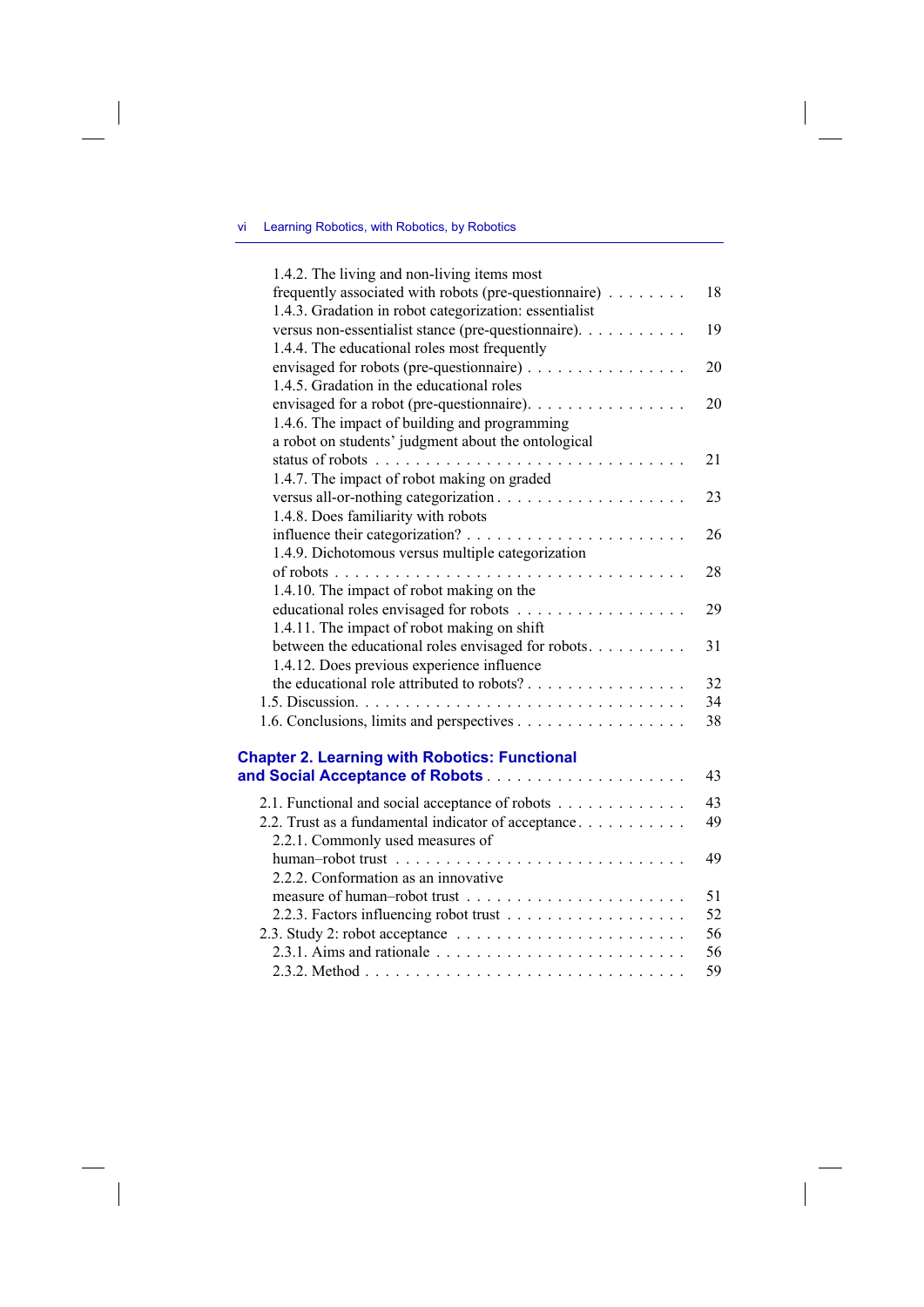| Contents | VII |
|----------|-----|
|          |     |
|          |     |

 $\overline{\phantom{a}}$ 

| 2.4.1. Do participants conform their answer                                      | 69  |
|----------------------------------------------------------------------------------|-----|
| more to iCub's answer in the functional                                          |     |
|                                                                                  | 69  |
| 2.4.2. Do participants who conform to                                            |     |
| iCub in the social task also conform in                                          |     |
|                                                                                  | 71  |
| 2.4.3. Does the imagined HRI scenario                                            |     |
|                                                                                  | 71  |
| 2.4.4. Is there a correlation between negative                                   |     |
| attitudes to the robot's social influence and the                                |     |
|                                                                                  | 74  |
| 2.4.5. Is there a correlation between the                                        |     |
| human DFC and the trust in the robot's                                           |     |
| functional and social savvy?                                                     | 74  |
|                                                                                  | 76  |
|                                                                                  | 83  |
|                                                                                  |     |
| <b>Chapter 3. Learning by Robotics: The Impact</b>                               |     |
|                                                                                  | 87  |
| 3.1. Combining RBI and inquiry-based science.                                    | 87  |
| 3.2. IBSE and the four dimensions of learning                                    | 93  |
| 3.2.1. The cognitive dimension $\dots \dots \dots \dots \dots \dots \dots$       | 95  |
| 3.2.2. The affective dimension $\dots \dots \dots \dots \dots \dots \dots \dots$ | 97  |
| 3.2.3. The social dimension $\ldots \ldots \ldots \ldots \ldots \ldots \ldots$   | 98  |
| 3.2.4. The meta-cognitive dimension. $\dots \dots \dots \dots \dots \dots$       | 99  |
|                                                                                  | 101 |
| 3.2.6. RBI and inquiry-based learning                                            | 105 |
| 3.3. Study 3: impacts of ER on learning                                          | 114 |
|                                                                                  | 114 |
|                                                                                  | 115 |
|                                                                                  | 122 |
|                                                                                  | 123 |
|                                                                                  |     |
|                                                                                  | 128 |
| 3.4.1. Are the subject-specific knowledge                                        |     |
| and competencies of pupils enhanced at                                           |     |
| the end of RObeeZ project? $\ldots \ldots \ldots \ldots \ldots \ldots \ldots$    | 128 |
| 3.4.2. Are pupils' transversal competencies                                      |     |
| enhanced at the end of the project?                                              | 129 |

 $\overline{\phantom{a}}$